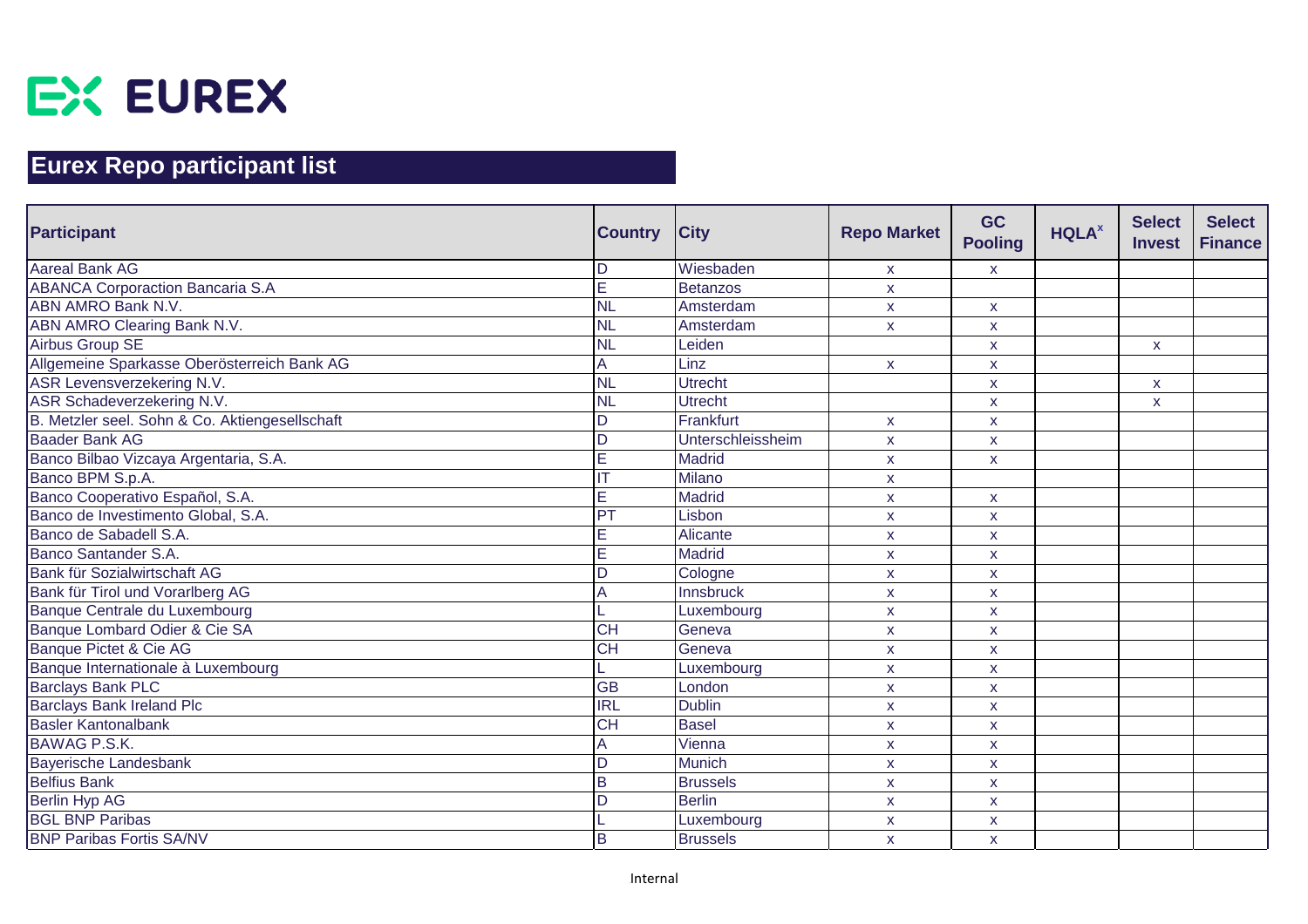

| Participant                                          | <b>Country</b>  | <b>City</b>    | <b>Repo Market</b> | <b>GC</b><br><b>Pooling</b> | <b>HQLA</b> <sup>x</sup> | <b>Select</b><br><b>Invest</b> | <b>Select</b><br><b>Finance</b> |
|------------------------------------------------------|-----------------|----------------|--------------------|-----------------------------|--------------------------|--------------------------------|---------------------------------|
| <b>BNP Paribas S.A.</b>                              |                 | Paris          | X.                 | $\mathsf{X}$                |                          |                                |                                 |
| <b>BofA Securities Europe SA</b>                     |                 | Paris          | X                  |                             |                          |                                |                                 |
| <b>Bundesrepublik Deutschland Finanzagentur GmbH</b> |                 | Frankfurt      | <b>X</b>           | X                           |                          |                                |                                 |
| <b>CACEIS Bank SA</b>                                |                 | Luxembourg     | X                  | X                           |                          |                                |                                 |
| Caixabank S.A.                                       | Е               | Valencia       | X                  | X                           |                          |                                |                                 |
| Cecabank S.A.                                        | E               | <b>Madrid</b>  | X                  | $\mathsf{x}$                |                          |                                |                                 |
| <b>Central Bank of Malta</b>                         | <b>MT</b>       | Valletta       | X                  | X                           |                          |                                |                                 |
| <b>Citibank Europe Plc</b>                           | <b>IRL</b>      | <b>Dublin</b>  | X                  | $\mathsf{x}$                |                          |                                |                                 |
| Citigroup Global Markets Europe AG                   | D               | Frankfurt      | $\mathsf{x}$       | $\mathsf{x}$                |                          |                                |                                 |
| Citigroup Global Markets Ltd.                        | <b>GB</b>       | London         | X                  | $\mathsf{x}$                |                          |                                |                                 |
| Clearstream Banking S.A.                             |                 | Luxembourg     | X                  | $\mathsf{x}$                |                          |                                |                                 |
| Commerzbank AG                                       | D               | Frankfurt      | X                  | $\mathsf{x}$                | $\mathsf{x}$             |                                |                                 |
| Coöperatieve Rabobank U.A.                           | <b>NL</b>       | <b>Utrecht</b> | X                  | $\mathsf{x}$                |                          |                                |                                 |
| Crédit Agricole Corporate and Investment Bank        |                 | Paris          | X                  | $\mathsf{x}$                |                          |                                |                                 |
| Credit Suisse Securities Sociedad de Valores S.A.    | Е               | Madrid         | X                  |                             |                          |                                |                                 |
| <b>Credit Suisse International</b>                   | $\overline{GB}$ | London         | X                  | $\mathsf{x}$                | X                        |                                |                                 |
| Danske Bank A/S                                      | <b>DK</b>       | Copenhagen     | X                  | $\mathsf{x}$                |                          |                                |                                 |
| Degussa Bank AG                                      | ח               | Frankfurt      | X                  | $\mathsf{X}$                |                          |                                |                                 |
| Deka Bank Deutsche Girozentrale                      | D               | Frankfurt      | X                  | $\mathsf{x}$                |                          |                                |                                 |
| Demir-Halk Bank (Nederland) N.V.                     | <b>NL</b>       | Rotterdam      | X                  | X                           |                          |                                |                                 |
| Deutsche Bank AG                                     | D               | Frankfurt      | $\mathsf{x}$       | X                           |                          |                                |                                 |
| Deutsche Börse AG                                    | D               | Frankfurt      |                    | $\mathsf{x}$                |                          | X                              |                                 |
| Deutsche Bundesbank                                  | D               | Frankfurt      | X                  |                             |                          |                                |                                 |
| Deutsche Pfandbriefbank AG                           |                 | Garching       | X                  | $\mathsf{X}$                |                          |                                |                                 |
| Dexia Crédit Local                                   |                 | Paris          | <b>X</b>           | X                           |                          |                                |                                 |
| <b>DNB Bank ASA</b>                                  | <b>NO</b>       | Oslo           | X                  | X                           |                          |                                |                                 |
| Donner & Reuschel AG                                 | D.              | <b>Munich</b>  | X                  | X                           |                          |                                |                                 |
| <b>DZ Bank AG</b>                                    | D               | Frankfurt      | X                  | $\mathsf{x}$                |                          |                                |                                 |
| <b>Erste Group Bank AG</b>                           |                 | Vienna         | X                  | X                           |                          |                                |                                 |
| European Financial Stability Facility S.A.           |                 | Luxembourg     | X                  | X                           |                          |                                |                                 |
| <b>European Stability Mechanism</b>                  |                 | Luxembourg     | $\mathsf{x}$       | $\mathsf{x}$                |                          |                                |                                 |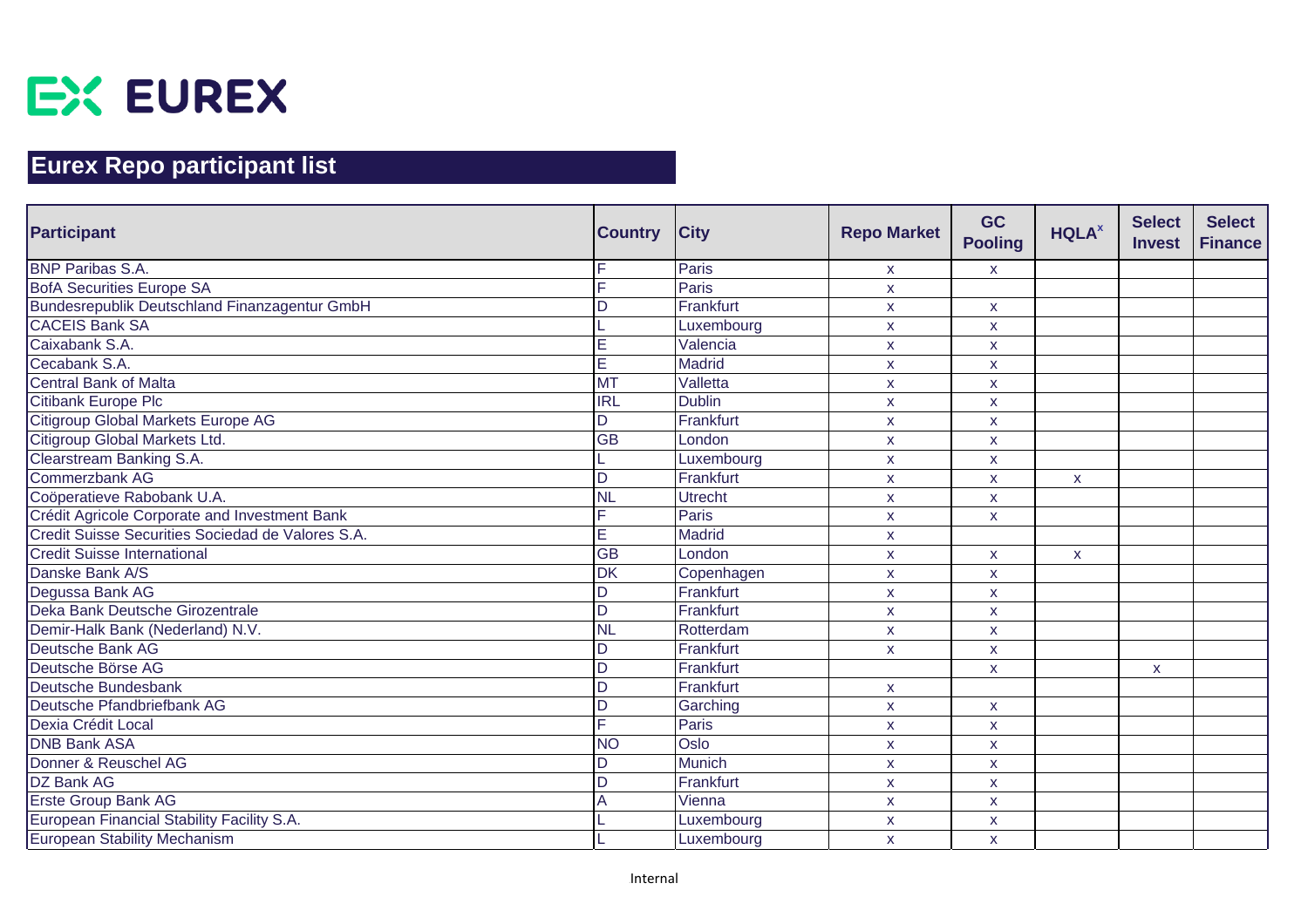

| <b>Participant</b>                                     | <b>Country</b>  | <b>City</b>         | <b>Repo Market</b> | <b>GC</b><br><b>Pooling</b> | <b>HQLA</b> <sup>x</sup> | <b>Select</b><br><b>Invest</b> | <b>Select</b><br><b>Finance</b> |
|--------------------------------------------------------|-----------------|---------------------|--------------------|-----------------------------|--------------------------|--------------------------------|---------------------------------|
| Eurofima (Europ. Comp. for the Financing of RRR Stock) | <b>CH</b>       | <b>Basel</b>        | X                  | $\mathsf{X}$                |                          |                                |                                 |
| European Investment Bank                               |                 | Luxembourg          | X                  | X                           |                          |                                |                                 |
| <b>FMS Wertmanagement AöR</b>                          | D               | <b>Munich</b>       | $\mathsf{x}$       | $\pmb{\mathsf{X}}$          |                          |                                |                                 |
| Goldman Sachs International                            | $\overline{GB}$ | London              | X                  | X                           |                          |                                |                                 |
| Hamburger Sparkasse AG                                 | n               | Hamburg             | <b>X</b>           | X                           |                          |                                |                                 |
| Hauck Aufhäuser Lampe Privatbank AG                    | D               | Frankfurt           | $\mathsf{x}$       | X                           |                          |                                |                                 |
| <b>HSBC Continental Europe</b>                         |                 | <b>Paris</b>        | X                  | X                           |                          |                                |                                 |
| <b>HSBC Trinkaus &amp; Burkhardt AG</b>                | D               | <b>Dusseldorf</b>   | $\mathsf{x}$       | $\mathsf{x}$                |                          |                                |                                 |
| Hamburg Commercial Bank AG                             | D               | Kiel                | X                  | X                           |                          |                                |                                 |
| HYPO NOE Landesbank für Niederösterreich und Wien AG   |                 | St. Poelten         | X                  | X                           |                          |                                |                                 |
| Hypo Tirol Bank AG                                     |                 | Innsbruck           | <b>X</b>           | X                           |                          |                                |                                 |
| Hypo Vorarlberg Bank AG                                |                 | Bregenz             | X                  | X                           |                          |                                |                                 |
| <b>IKB Deutsche Industriebank AG</b>                   |                 | <b>Dusseldorf</b>   | X                  | X                           |                          |                                |                                 |
| <b>ING Bank N.V.</b>                                   | <b>NL</b>       | Amsterdam           | X                  | X                           |                          |                                |                                 |
| <b>ING-DiBa AG</b>                                     | D               | Frankfurt           | $\mathsf{x}$       | $\pmb{\mathsf{X}}$          |                          |                                |                                 |
| Intesa Sanpaolo S.p.A.                                 |                 | <b>Torino</b>       | <b>X</b>           | X                           |                          |                                |                                 |
| J.P. Morgan AG                                         | D               | Frankfurt           | $\mathsf{x}$       | X                           |                          |                                |                                 |
| J.P. Morgan Securities plc                             | $\overline{GB}$ | London              | $\mathsf{x}$       | X.                          |                          |                                |                                 |
| <b>Jefferies GmbH</b>                                  | $\overline{DE}$ | Frankfurt           | X                  | X                           |                          |                                |                                 |
| Jefferies International Limited                        | $\overline{GB}$ | London              | $\mathsf{x}$       | X                           |                          |                                |                                 |
| <b>KBC Bank N.V.</b>                                   | <b>BE</b>       | Sint-Jans-Molenbeek | $\mathsf{X}$       | X                           |                          |                                |                                 |
| Quintet Private Bank (Europe) S.A.                     |                 | Luxembourg          | X                  | X                           |                          |                                |                                 |
| Kommunalkredit Austria AG                              |                 | Vienna              | X                  | X                           |                          |                                |                                 |
| Kreditanstalt für Wiederaufbau                         |                 | Frankfurt           | X                  | X                           |                          |                                |                                 |
| La Banque Postale                                      |                 | Paris               | X                  | X                           |                          |                                |                                 |
| <b>Land Rheinland-Pfalz</b>                            | D               | Mainz               | $\mathsf{x}$       | X                           |                          |                                |                                 |
| Land Sachsen- Anhalt (vertr. Min. der Fin. Sach-Anh)   | $\mathsf{D}$    | Magdeburg           | $\mathsf{x}$       | $\mathsf{x}$                |                          |                                |                                 |
| Landesbank Baden-Württemberg                           | D               | <b>Stuttgart</b>    | X                  | X                           |                          |                                |                                 |
| Landesbank Berlin AG                                   |                 | <b>Berlin</b>       | X                  | X                           |                          |                                |                                 |
| Landesbank Hessen-Thüringen Girozentrale               | D               | Frankfurt           | $\mathsf{x}$       | X                           |                          |                                |                                 |
| Landesbank Saar                                        | D               | Saarbruecken        | $\mathsf{x}$       | X                           |                          |                                |                                 |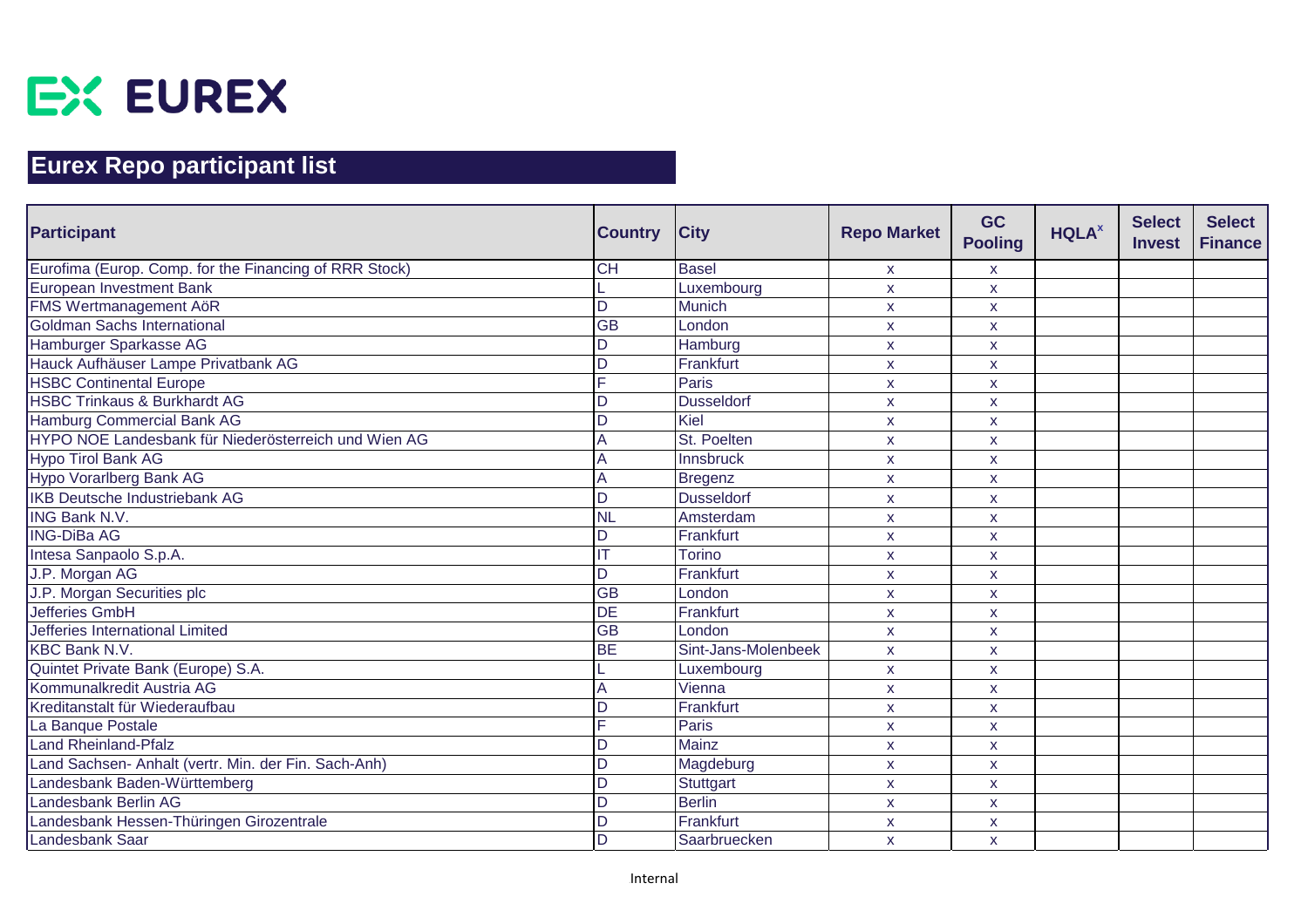

| <b>Participant</b>                              | <b>Country</b>  | <b>City</b>       | <b>Repo Market</b> | <b>GC</b><br><b>Pooling</b> | <b>HQLA</b> <sup>x</sup> | <b>Select</b><br><b>Invest</b> | <b>Select</b><br><b>Finance</b> |
|-------------------------------------------------|-----------------|-------------------|--------------------|-----------------------------|--------------------------|--------------------------------|---------------------------------|
| <b>LGT Bank AG</b>                              |                 | Vaduz             | X.                 | $\mathsf{X}$                |                          |                                |                                 |
| Lloyds Bank PLC                                 | $\overline{GB}$ | London            | X                  | $\mathsf{X}$                |                          |                                |                                 |
| M.M. Warburg & Co. (AG & Co.) KmG auf Aktien    | D               | Hamburg           | $\pmb{\mathsf{x}}$ | $\mathsf{x}$                |                          |                                |                                 |
| Mediobanca - Banca di Credito Finanziario S.p.A |                 | Milano            | X                  | $\mathsf{X}$                |                          |                                |                                 |
| MeDirect Bank (Malta) plc                       | <b>MT</b>       | Sliema            | X                  | $\mathsf{x}$                |                          |                                |                                 |
| MeDirect Bank S.A.                              | B               | <b>Brussels</b>   | $\mathsf{x}$       | $\mathsf{x}$                |                          |                                |                                 |
| Merrill Lynch International                     | <b>GB</b>       | London            | X                  |                             |                          |                                |                                 |
| <b>MUFG Securities EMEA plc</b>                 | <b>GB</b>       | London            | $\mathsf{x}$       | $\mathbf{x}$                |                          |                                |                                 |
| MUFG Securities (Europe) N.V.                   | <b>NL</b>       | Amsterdam         | $\mathsf{x}$       |                             |                          |                                |                                 |
| Morgan Stanley & Co. International PLC          | <b>GB</b>       | London            | X                  | X                           |                          |                                |                                 |
| Morgan Stanley Bank AG                          | D               | Frankfurt         | $\mathsf{x}$       | $\mathsf{x}$                |                          |                                |                                 |
| Morgan Stanley Europe SE                        | D               | Frankfurt         | X                  |                             |                          |                                |                                 |
| Münchener Hypothekenbank eG                     | D               | Munich            | $\mathsf{x}$       | X                           |                          |                                |                                 |
| National Bank of Greece SA                      | <b>GR</b>       | <b>Athens</b>     | X                  | $\mathsf{X}$                |                          |                                |                                 |
| NATIXIS S.A.                                    |                 | <b>Paris</b>      | $\mathsf{x}$       | $\mathsf{x}$                |                          |                                |                                 |
| Natwest Markets Plc                             | GB              | London            | $\mathsf{x}$       | $\pmb{\mathsf{X}}$          |                          |                                |                                 |
| NatWest Markets N.V.                            | <b>NL</b>       | Amsterdam         | X                  | $\mathsf{x}$                |                          |                                |                                 |
| Nomura Financial Products Europe GmbH           | D               | Frankfurt         | X                  |                             |                          |                                |                                 |
| Nomura International plc.                       | <b>GB</b>       | London            | X                  | $\mathsf{x}$                |                          |                                |                                 |
| Norddeutsche Landesbank - Girozentrale          | D               | Hanover           | X                  | X                           |                          |                                |                                 |
| Norddeutsche Landesbank Luxembourg S.A.         |                 | Luxembourg        | $\mathsf{x}$       | $\mathsf{x}$                |                          |                                |                                 |
| Nordea Bank Abp                                 | FI              | <b>Helsinki</b>   | X                  | X                           |                          |                                |                                 |
| NRW.BANK                                        | D               | <b>Dusseldorf</b> | X                  | $\mathsf{X}$                |                          |                                |                                 |
| <b>Oberbank AG</b>                              | AT              | Linz              | $\pmb{\mathsf{x}}$ | $\pmb{\mathsf{X}}$          |                          |                                |                                 |
| ODDO BHF Aktiengesellschaft                     | D               | Frankfurt         | X                  | $\mathsf{X}$                |                          |                                |                                 |
| Oldenburgische Landesbank AG                    | D               | Oldenburg         | X                  | X                           |                          |                                |                                 |
| OP Corporate Bank plc                           | FI              | <b>Helsinki</b>   | $\mathsf{x}$       |                             |                          |                                |                                 |
| Pictet & Cie (Europe) S.A.                      |                 | Luxembourg        | X                  | $\mathsf{x}$                |                          |                                |                                 |
| Raiffeisen Bank International AG                |                 | Vienna            | $\mathsf{x}$       | $\mathsf{x}$                |                          |                                |                                 |
| Raiffeisenlandesbank Kärnten                    |                 | Klagenfurt        | X                  | $\mathsf{x}$                |                          |                                |                                 |
| RAIFFEISENLANDESBANK NIEDERÖSTERREICH - WIEN AG | Α               | Vienna            | <b>X</b>           |                             |                          |                                |                                 |